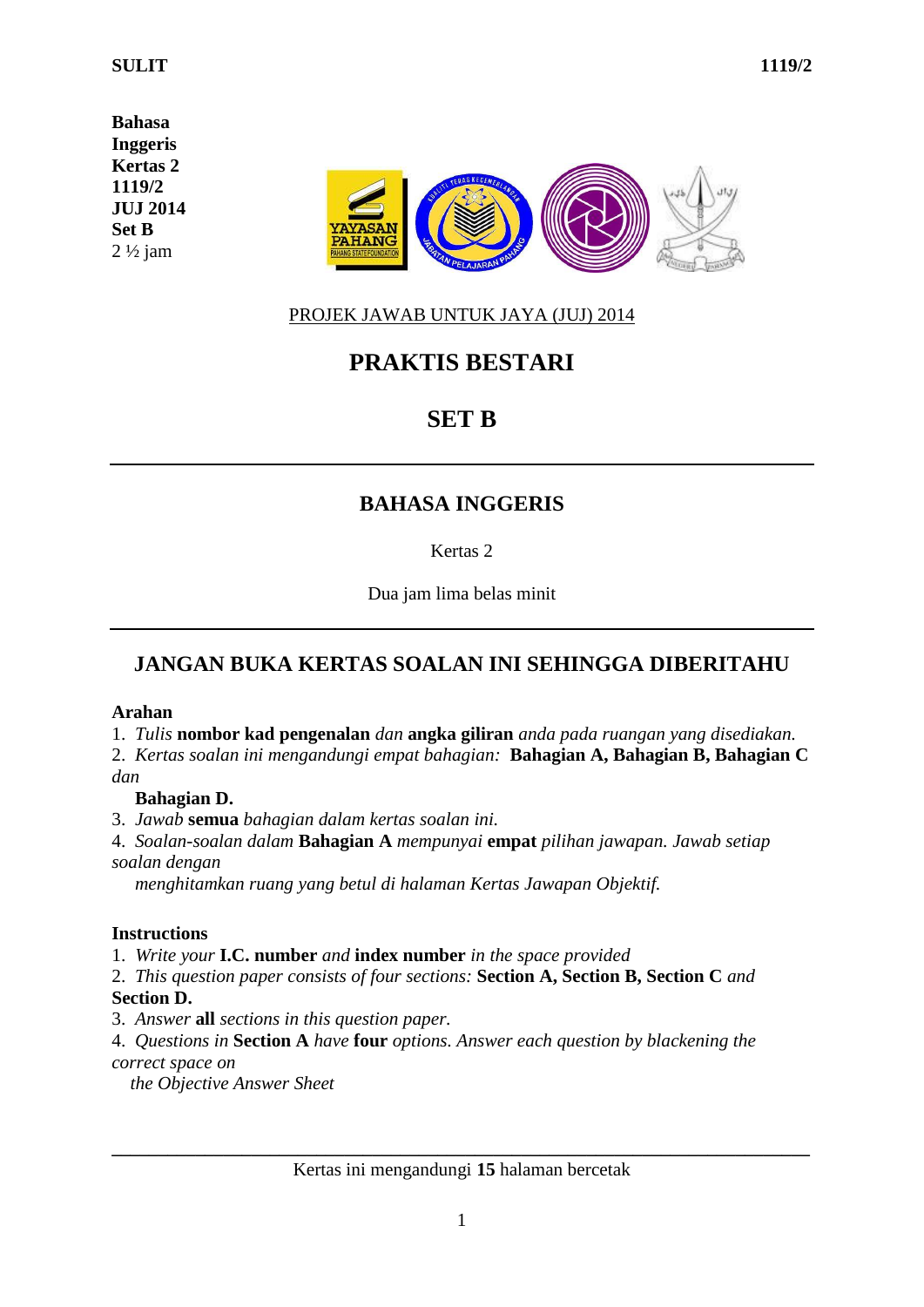# **Section A**

[15 *marks*] [*Time suggested*: 25 *minutes*]

# Cloud seeding on hold with aircraft in search operations.

- 1. The phrase *on hold* in the above headline means
	- A. cancelled
	- B. postponed
- C. prevented
- D. supported

**Georgetown** – An illegal immigrant jumped into a monsoon drain in Jalan Sungai in a bid to escape an Immigration raid. The attempt on Tuesday was futile as an enforcement officer saw the man jumped into the drain to stop him. After a brief struggle, the 27-year-old immigrant was hauled up and detained along with 52 others, including Vietnamese and Indonesian nationals, for various immigration offences. The incident caused traffic congestion as curious motorists slowed down to watch.

*Source NST*

- 2. Which of the following statements is **true**?
	- A. The immigrant was killed in his attempt to escape.
	- B. The immigrant was caught by an enforcement officer.
	- C. The immigrant was arrested with 27 other people.
	- D. The immigrant was the cause of an accident.

#### **BABY BLUES BY RICK KIRKMAN & JERRY SCOTT**



- 3. From the cartoon strip above, what happened to the peas?
	- A. The children ate them.
	- B. The children threw them away.
	- C. The children hid them in their shoes.
	- D. The children put them under the table.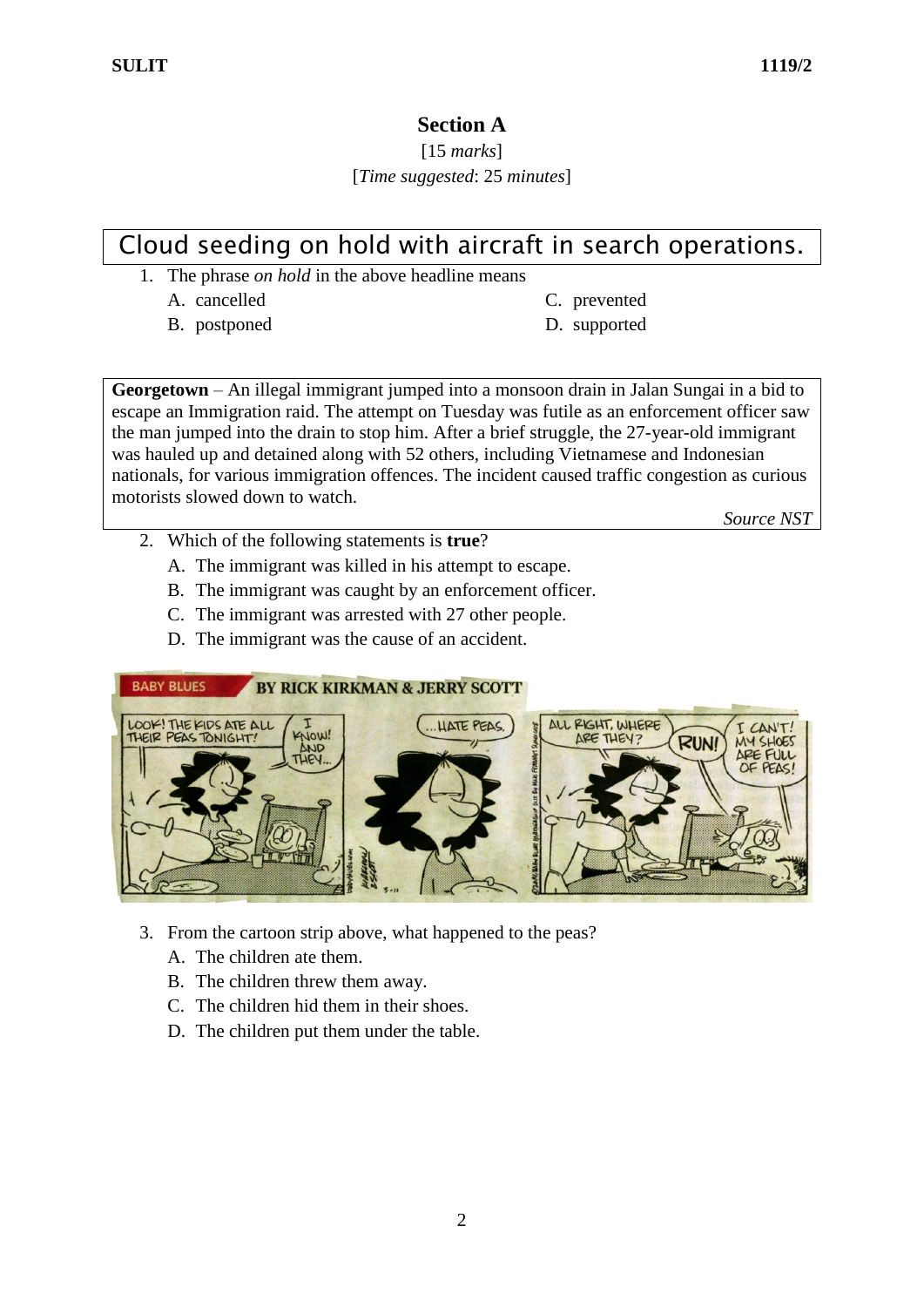*Source The Star*

- 4. From the extract above, we know that
	- A. foreign students brought in drugs through the Australian government.
	- B. foreign students became drug mules because of monetary gain.
	- C. foreign students used an international drugs syndicate.
	- D. foreign students imported cocaine legally.



- 5. The purpose of this poster is to
	- A. promote tourism
	- B. encourage reading
- C. bring a book everywhere
- D. travel and write books



- 6. From the chart above, which chain is at par
	- A. McDonald and KFC
	- B. KFC and Pizza Hut
- C. Pizza Hut and A&W
- D. A&W and McDonald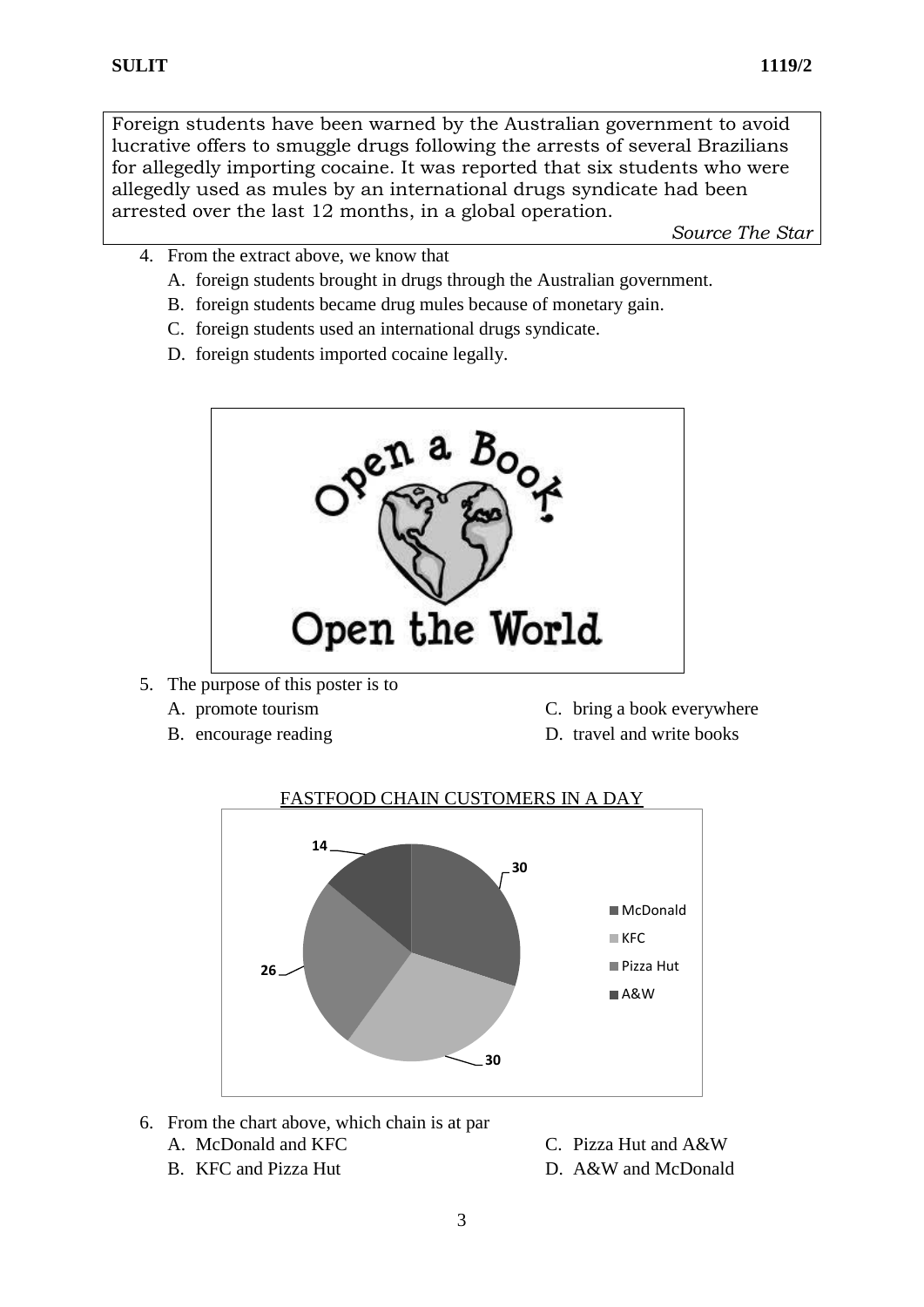Also called *gaharu* in Malay, agarwood is very special to the orang asli and is now rare in the wild. We were given the wood as protection and medicine after we told our friend the story of us getting bitten by ants while camping in an oil palm plantation.

 The orang asli say agarwood has special, perhaps magical properties. No dangerous animals would attack a man carrying agarwood.

*Source The Star*

- 7. From the extract, we know the benefits of agarwood **except**
	- A. Agarwood can be used as protection against insect bites.
	- B. Agarwwod can be used as medicine.
	- C. Agarwood allows a man to be attacked by animals.
	- D. Agarwood has special magical properties.

| Lighting Facts <sub>Per Bulb</sub>                                                                         |            |
|------------------------------------------------------------------------------------------------------------|------------|
| <b>Brightness</b>                                                                                          | 820 lumens |
| <b>Estimated Yearly Energy Cost \$7.23</b><br>Based on 3 hrs/day, 11¢/kWh<br>Cost depends on rates and use |            |
| Life<br>Based on 3 hrs/day                                                                                 | 1.4 years  |
| <b>Light Appearance</b><br>Warm<br>2700 K                                                                  | Cool       |
| <b>Energy Used</b>                                                                                         | 60 watts   |

- 8. What is the life span of the bulb?
	- A. 3 hours
	- B. 3 days
- C. 3 hours/day
- D. 1.4 years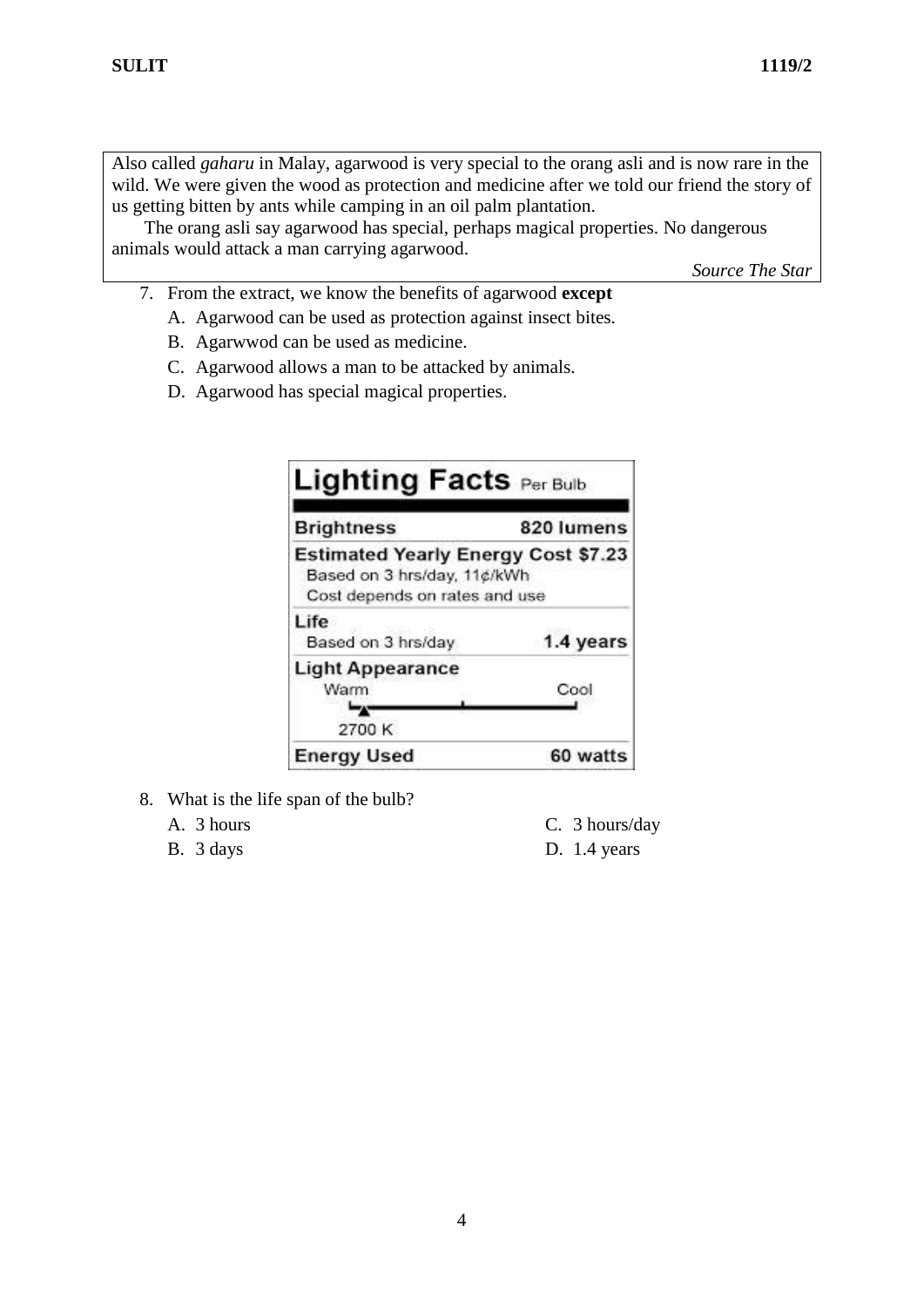C. lived D. living

**Questions 9 – 15** *are based on the following passage. Choose the best answer to fill in each blank.*

When it comes to *makan*, Kajang in Selangor\_\_\_\_\_9\_\_\_\_\_\_ synonymous with satay, grilled marinated meat or chicken dipped in spicy peanut gravy. \_\_\_\_\_**10**\_\_\_\_\_ "transforming" little town located south \_\_\_\_\_ **11**\_\_\_\_\_ Bangi, which proudly houses several local universities is destined for a boom with the construction of the Sungai Buloh-Kajang MRT line.

It is a well-known fact that even in the past, groups of young people and families

\_\_\_\_\_**12**\_\_\_\_\_ in Kuala Lumpur and Petaling Jaya taking regular \_\_\_\_\_**13**\_\_\_\_\_ to pristine beaches of Port Dickson in Negeri Sembilan would \_\_\_\_\_**14**\_\_\_\_\_ a stopover in Kajang town to feast and indulge themselves in its must-have famous satay. Smack in  $\qquad 15$ heart of town, there is even a Medan Satay or satay square that opens from breakfast to dinner catering to the demand of the never ending customers rivalling the popularity of franchised food outlets like KFC and McDonald's.

| 9.<br>A. is     | 13. A. excursions |
|-----------------|-------------------|
| B. am           | B. recreations    |
| C. are          | C. vacancies      |
| D. was          | D. journeys       |
| 10. A. These    | 14. A. making     |
| <b>B.</b> Those | B. makes          |
| C. This         | C. made           |
| D. That         | D. make           |
| 11. A. in       | 15. A. a          |
| B. of           | B. an             |
| C. at           | C. the            |
| D. off          | $D -$             |
| 12. A. live     |                   |
| <b>B.</b> lives |                   |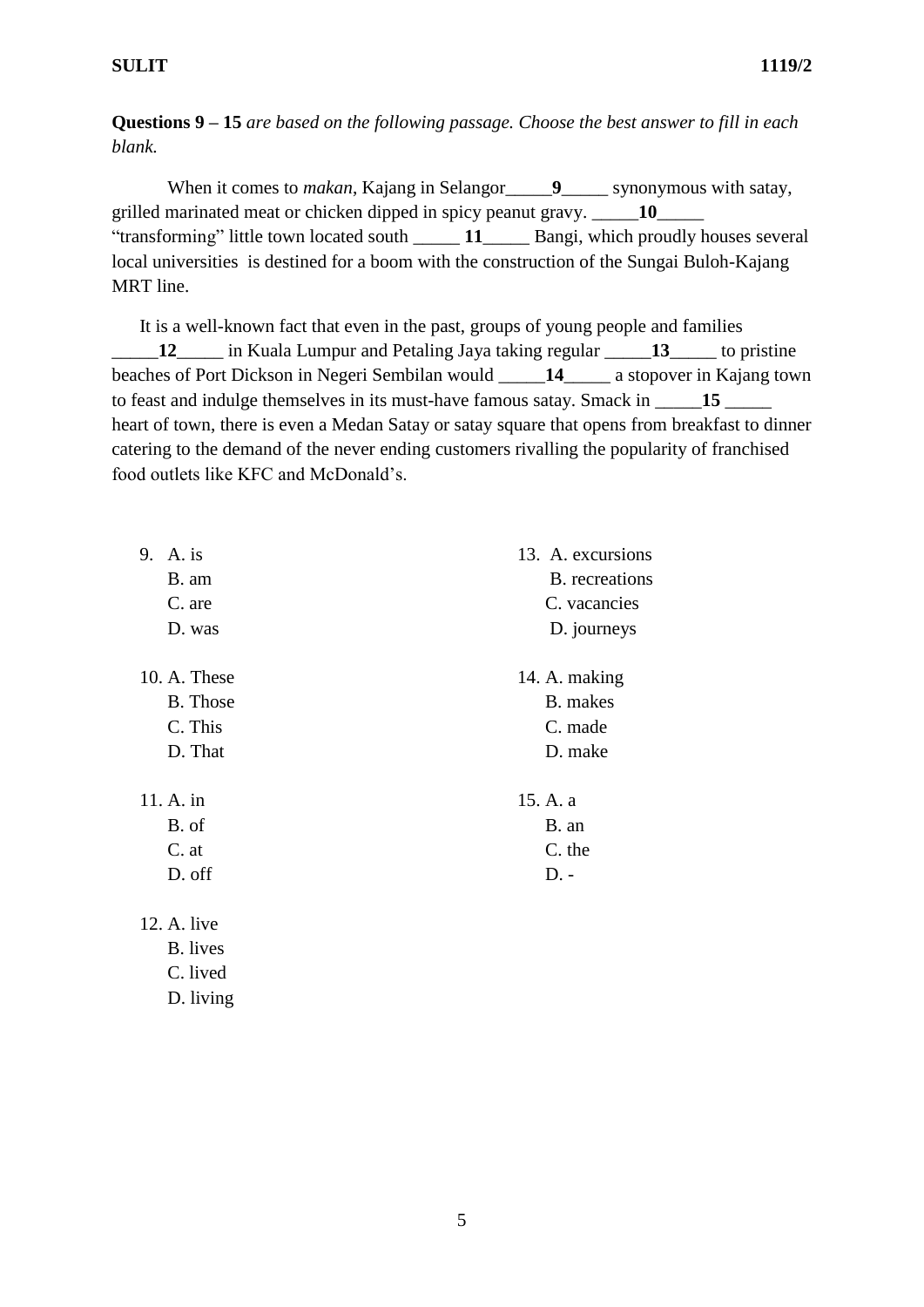# **Section B**

[10*marks*]

[*Time suggested*: 25 *minutes*]

#### **Questions 16 – 25**

*Read the following brochure and answer the questions that follow.*

# HEALTH BENEFITS OF COCONUT WATER

Here are some of the benefits of coconut water which explain why it has become so popular.

#### **REDUCES HIGH BLOOD PRESSURE**

Coconut water is high in potassium and some studies have reported that low level of potassium has been linked to high blood pressure. Therefore, drinking coconut water regularly can help in regulating blood pressure. Similar recent studies also have found that coconut water can help raise HDL ( good) cholesterol, which makes it an excellent natural treatment for maintaining good cardiovascular health.

#### **STRENGTHENS THE IMMUNE SYSTEM**

The Lauric acid in coconut water has antibacterial, antifungal, antimicrobial and antiprotozoal properties, which help strengthen the body's immune system against a variety of viruses and illnesses.

#### **KEEPS THE BODY HYDRATED**

Since coconut water is packed with all five electrolytes, the body has, including potassium, magnesium, chloride, calcium and sodium. Altogether, it plays an important role to keep the body hydrated during physical activities. It is reported that United Food and Agriculture Organization (FAO) have fought for a patent in 2000 to promote coconut water as the next big sports drink.

#### **AIDS IN DIGESTION AND METABOLISM**

Coconut water contains various bioactive enzymes such as acid phosphatise, catalase and RNA polymerases which help to overcome problem in digestion and metabolism. Drinking coconut water on a regular basis has been shown to be effective in dealing with abdominal discomfort.

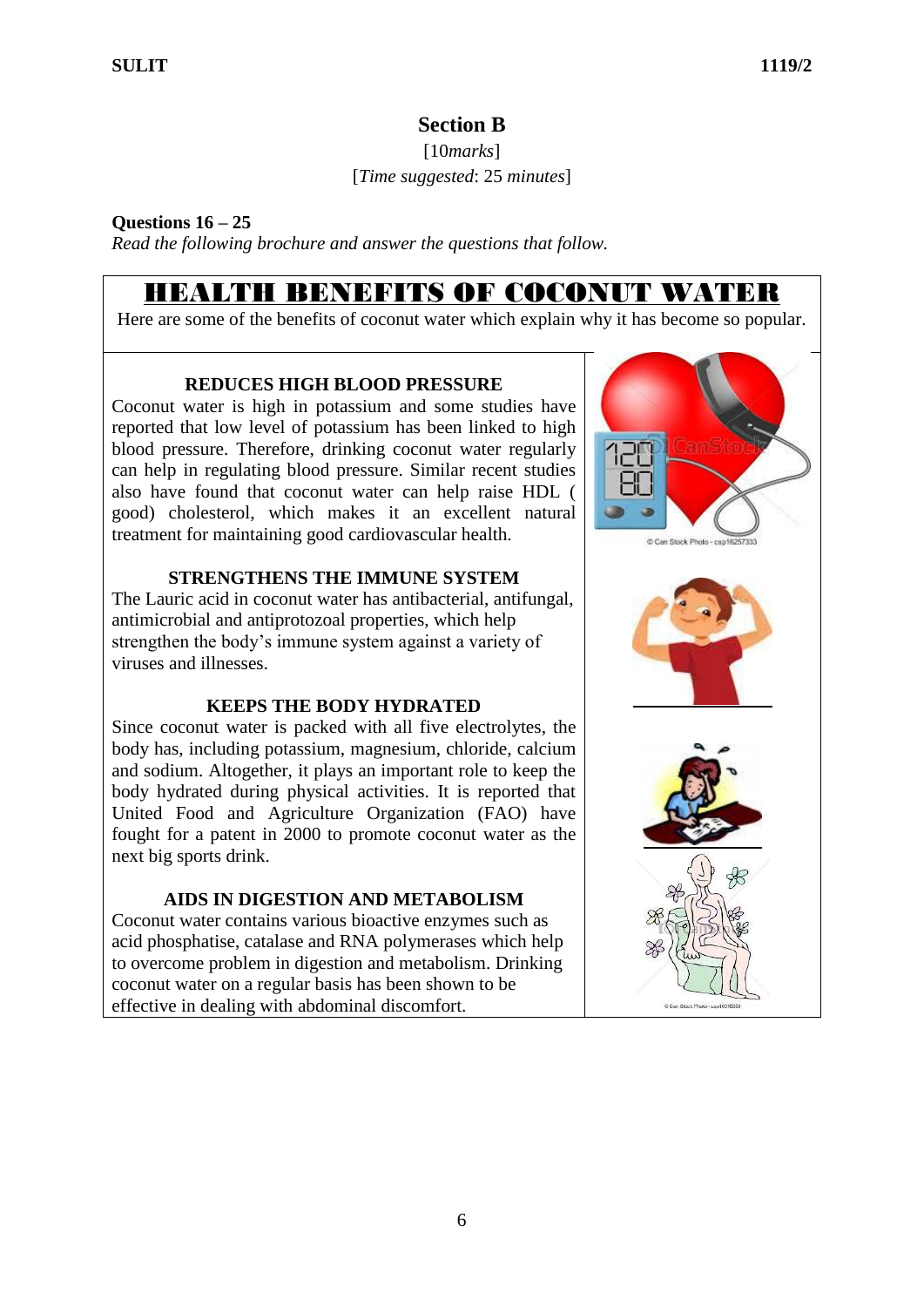# **Questions 16 – 20**

*Based on the brochure given, complete the following table.*

| <b>Benefits</b>                  | <b>Chemical content</b> |
|----------------------------------|-------------------------|
| Reduces high blood pressure      |                         |
|                                  | Lauric acid             |
| Keeps the body hydrated          | Potassium               |
|                                  | Chloride                |
|                                  |                         |
| Aids in digestion and metabolism |                         |
|                                  | Catalase                |
|                                  |                         |
|                                  | [6 marks]               |

# **Questions 22 – 25**

*Complete the sentences below based on the information given.*

[6 *marks*]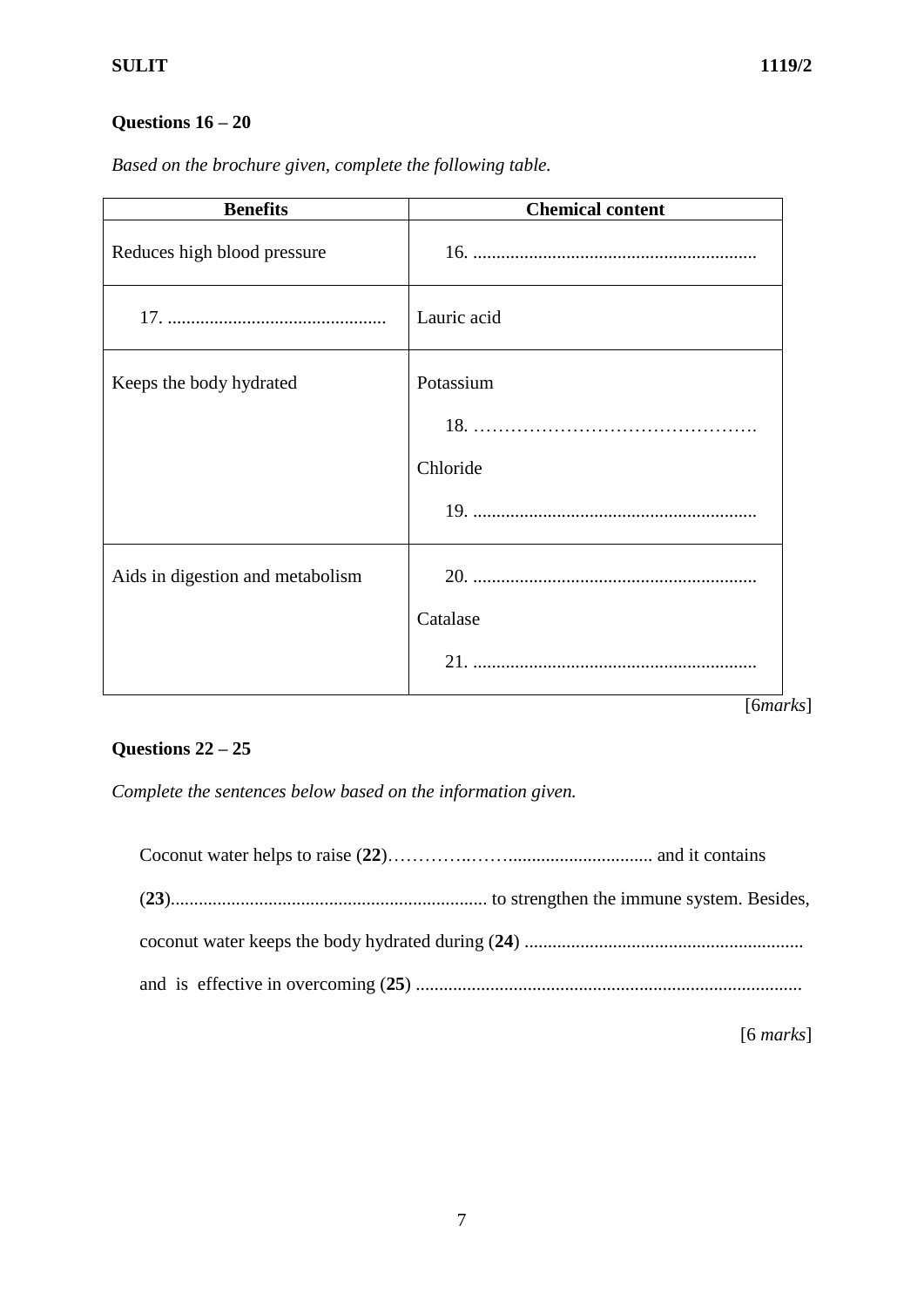**7**

**5**

**10**

**15**

**40**

#### **Section C**

#### [25*marks*]

#### **Questions 26 – 31***are based on the following passage.*

- **1** When Andrew Yap and Jacqueline Ng started the Big Bad Wolf sale back in 2009, they did not expect it to be one of the biggest book events in Southeast Asia. The million-dollar, round-the-clock sale with books going for as cheap as RM3 has become one of the most crowd-drawing events in Malaysia, beating the likes of MATTA Fair, PC Fair, Homedec, and any other type of warehouse sales, according to Yap.
- **2** Starting out BookExcess back in 2006, the husband and wife team has always kept to the company's objective : "to give." Seeing that only 2 percent of the Malaysian population are book readers, they started sourcing for affordable but quality books to cultivate a reading habit among Malaysians.
- **3** Ng recalls having their first Big Bad Wolf sale in DataranHamodal. It was their first time organising a sale and they had no idea how the response would be."I hired 50 staff to handle the sale and only two of them were readers. We had two events that year, in May and in November. In May 2009, we had 120,000 books and back then we had no experience. I had to wait for each pellet (carrying box) to arrive and it took ages. We had customers waiting and following the trolleys for the books.
- **4** It was a positive response, despite being their first time organising such an event. At the end of the sale, the part-timers who didn't read became avid readers because they saw how crazy the crowd was over. Ng received an email from a lady who brought her brother to the sale and it had 'converted' him! "The brother was just there to carry books and he wasn't into reading. His sister told him to just pick any two books and she would pay for them. After that, he became an avid reader." **20**
- **5** Last year there were 3 million books for sale during Big Bad Wolf and it was a non-stop shopping event for customers, some coming from as far as Thailand, Singapore and East Malaysia. The Big Bad Wolf is such a hit among bookworms that some people even take annual leave just to buy books! "Previously, I had an express lane to reduce the long queues but I found out that there was hardly anyone who bought less than five books. They usually carry boxes and trolleys of books whenever we have the Big Bad Wolf sale," says Ng. Yap mentions that to go is 5am when there is a lull. You'd be surprised to find that the peak hours are from 2am to 3am! **25 30**
- **6** Ever wondered how the name Big Bad Wolf came about? Ng says Yap proposed the idea one day when they were planning to have a book sale. Everyone objected to it, saying it had a negative impression because the Big Bad Wolf is the villain in the fairy tale, Little Red Riding Hood. Somehow or rather, Yap made up his mind and despite objections, the name stuck. When the graphic designer came up with the logo, Ng and the rest of the staff liked it. **35**
	- "The Big Bad Wolf name is cheeky and catchy. We even have a storyline for our fans on Facebook." Every year the Big Bad Wolf sale has a theme. Previous themes include a spaceship and superheroes. "There was one year where we changed our Facebook cover photo to look like a newspaper called 'The Daily Howl'. It was part of the storyline we created to make it engaging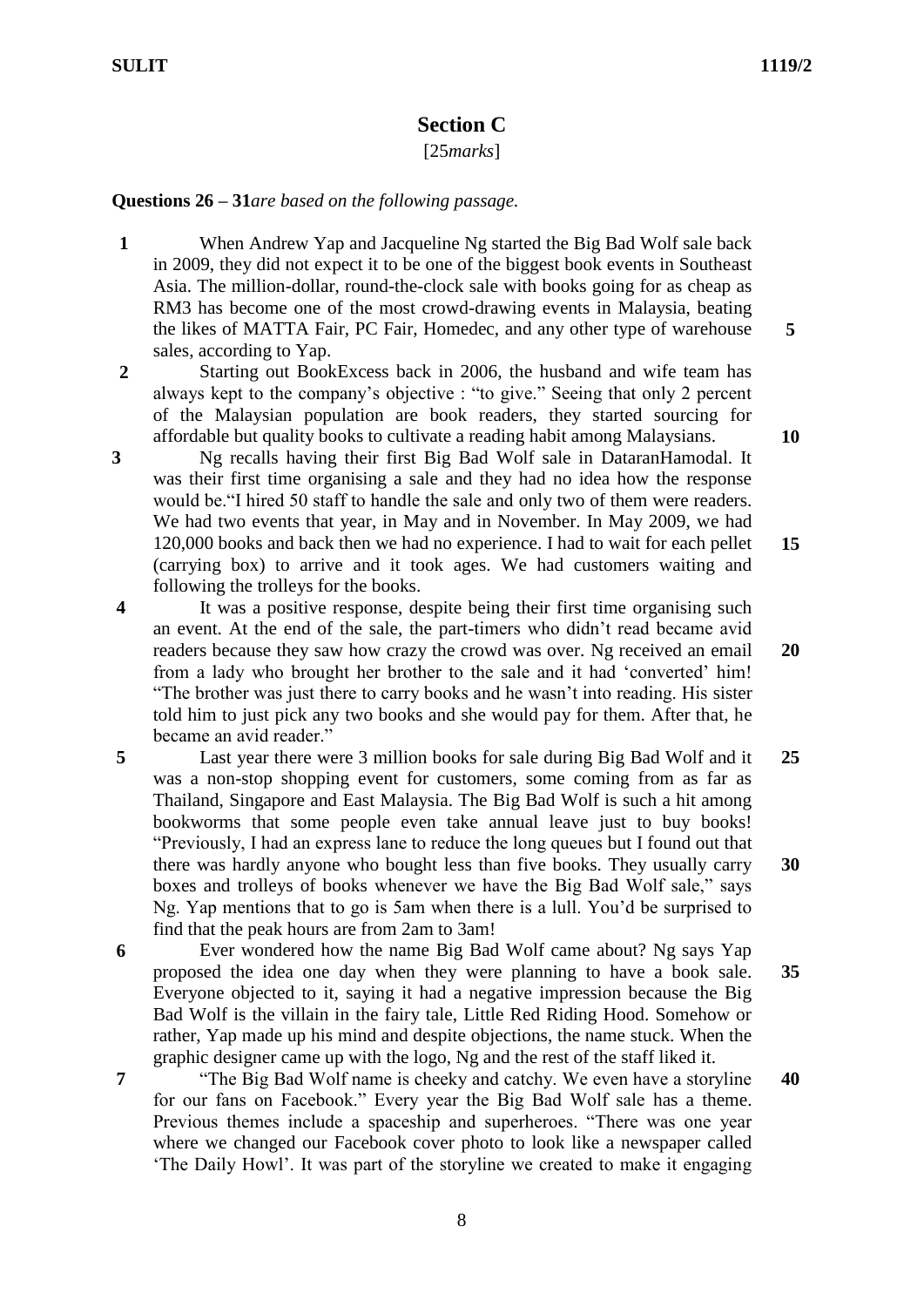**8** and fun for our fans." This year, it's all about pirates. The storyline involves 3 million books being stolen by pirates and the Big Bad Wolf has to sail the seven seas to find them! "By creating this event, we encourage people to come even though they are not readers. Our mission is to increase readership in Malaysia and so far, we're very happy with the response. The biggest challenge we face is cost," says Ng. Every year, Yap and Ng outdo themselves, adding more books to the already staggering amount of books they have. But handling 3 million books is no ordinary feat and Ng thinks it would be too "saturated" if there are more books this year. **45 50** 26. a)From paragraph 1, why is the Big Bad Wolf sale considered the most crowddrawing event in Malaysia? ……………………………………………………………………………………… [1 *mark*] b) From paragraph 2, what is the relationship between Andrew Yap and Jacqueline Ng? ……………………………………………………………………………………… [1 *mark*] 27. From paragraph 4, how did a customer's brother change after visiting a Big Bad Wolf sale? ……………………………………………………………………………………… [1 *mark*] 28. From paragraph 5, a) i) Give the evidence that shows Big Bad Wolf sale was a big hit. ……………………………………………………………………………………… [1 *mark*] ii) Which word conveys the same meaning as "temporary calm" ……………………………………………………………………………………… [1 *mark*] b) From paragraph 6, why did members of the staff object to the name "Big Bad Wolf?" ………………………………………………………………………………………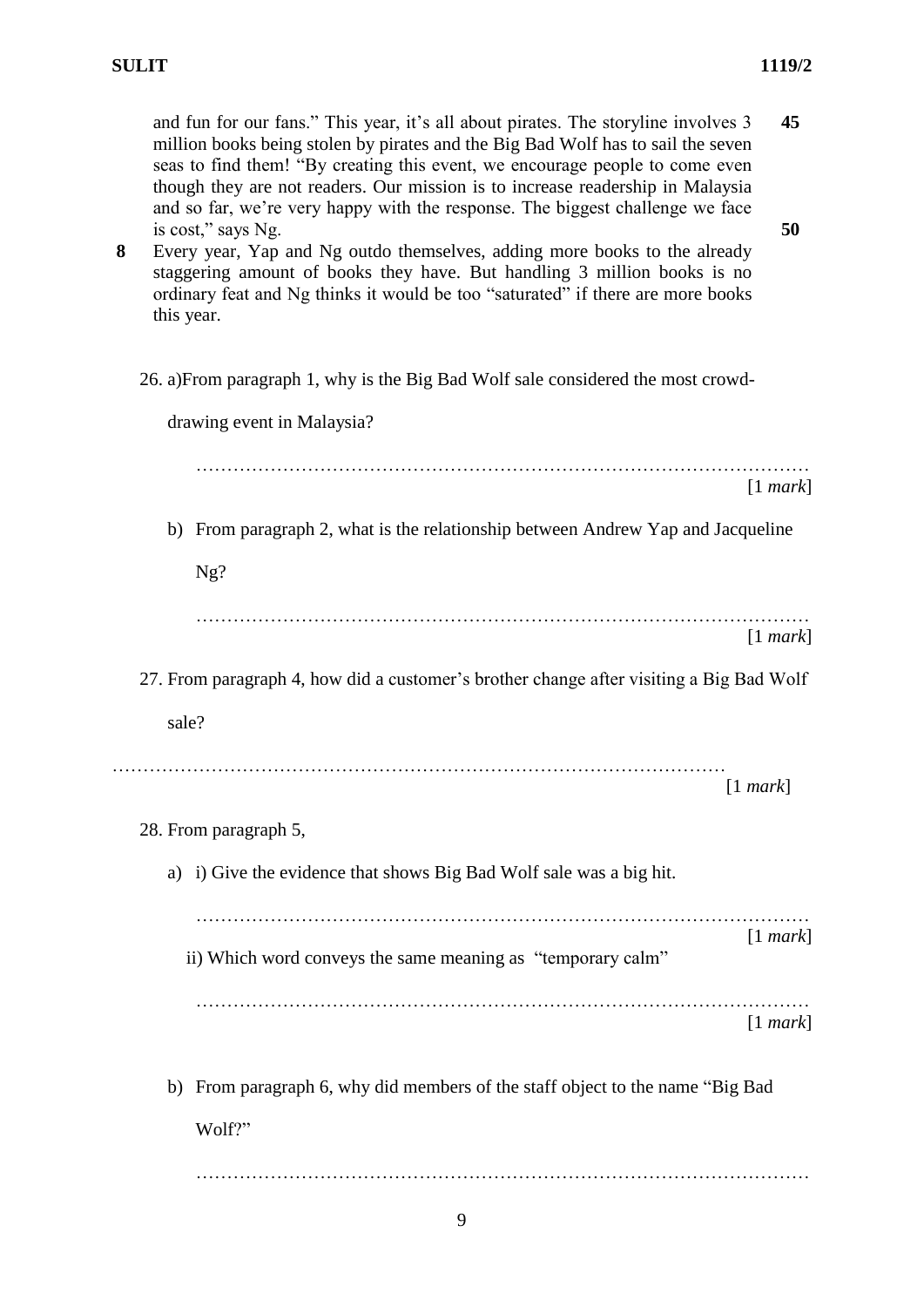[1 *mark*]

29. From paragraph 7, why do the Big Bad Wolf sales have a different theme every year?

#### Give two reasons

| $\lceil 1 \text{ mark} \rceil$ |
|--------------------------------|
|                                |
| $\lceil 1 \text{ mark} \rceil$ |

30. In your own words give two reasons why you would visit a Big Bad Wolf sale.

| $\lceil 1 \text{ mark} \rceil$ |
|--------------------------------|
|                                |
| $\lceil 1 \text{ mark} \rceil$ |

31. Based on the passage given, write a summary of :

- Yap's and Ng's experience in handling their first sale, **and**
- their success story

Credit will be given for use of own words but care must be taken not to change the original meaning.

Your summary must:

- be in continuous writing form (not in note form)
- use materials from **line 12 to line 33**
- not to be longer than **130 words, including the 10 words** given below.

Begin your summary as follows: *It was their first time organising a sale and they....*

[15 *marks*] ……….……………………………………………………………………………………….. …….…………………………………………………………………………………………… ……..…………………………………………………………………………………………… ……….………………………………………………………………………………………….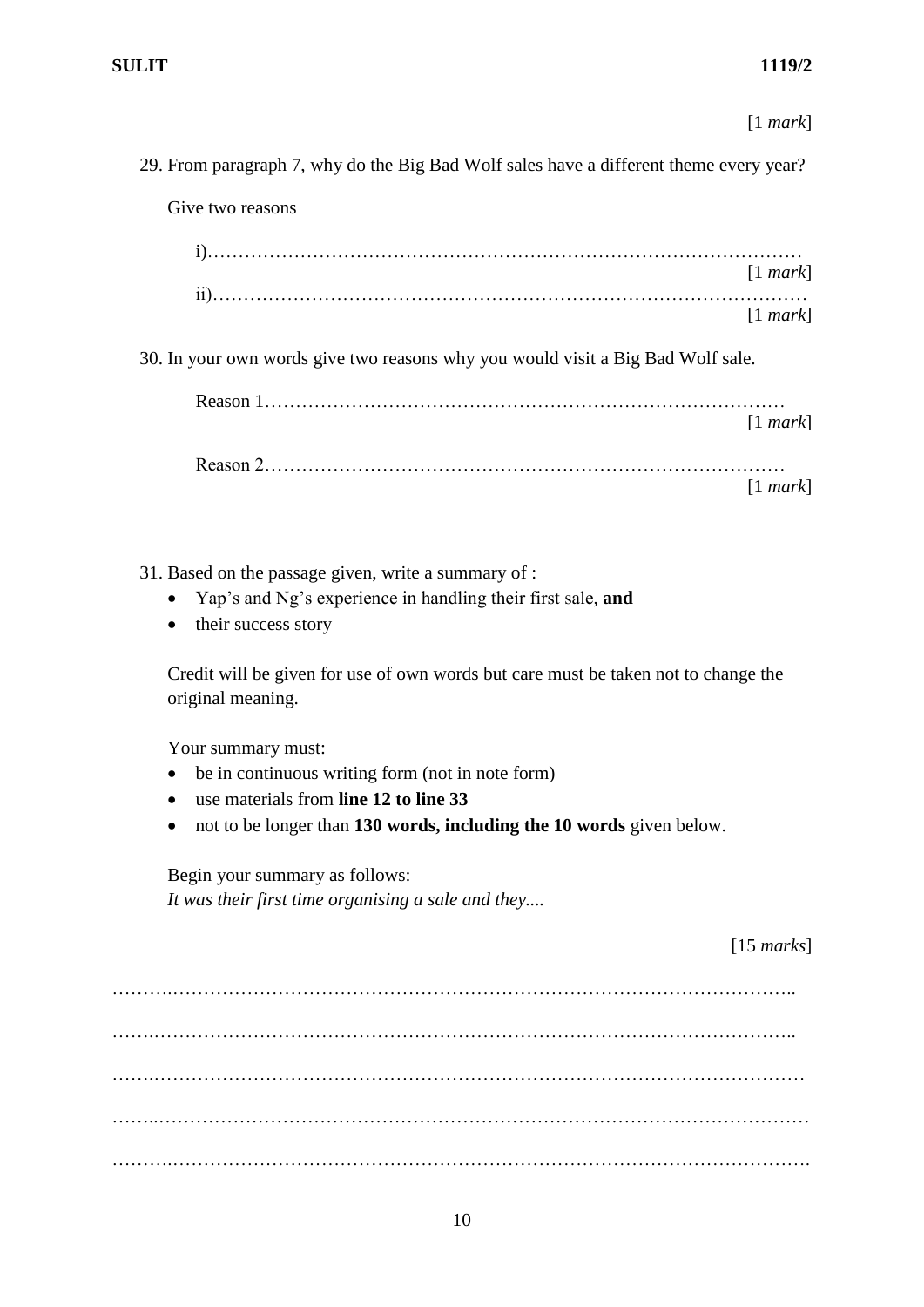| . |  |
|---|--|
|   |  |
| . |  |
|   |  |
|   |  |
|   |  |
|   |  |
|   |  |
|   |  |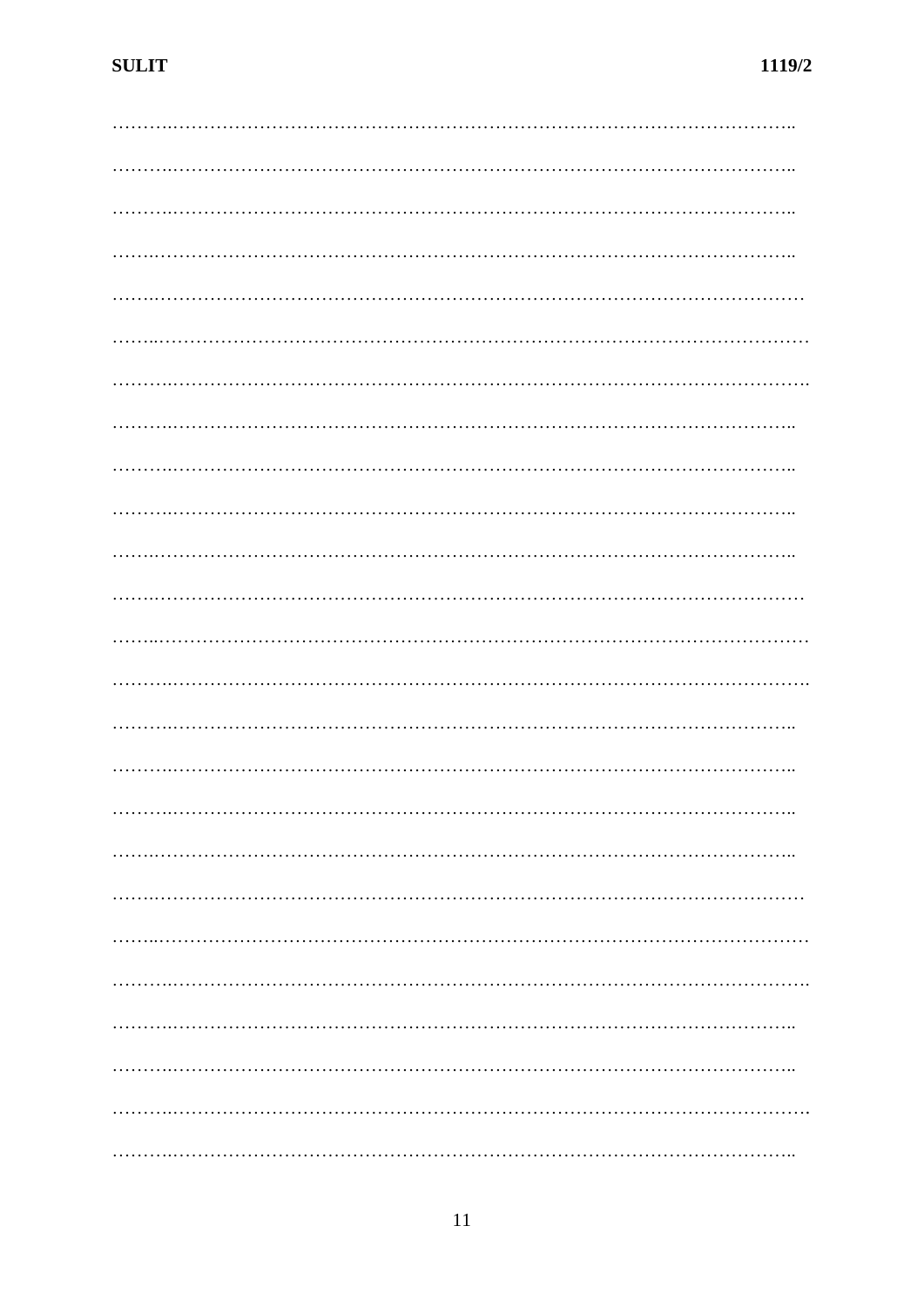#### **Section D**

[25*marks*]

**32** *Read the following poem below and answer the questions that follow.*

#### **ARE YOU STILL PLAYING YOUR FLUTE**

Are you still playing your flute? When there is hardly time for our love I am feeling guilty To be longing for your song The melody concealed in the slim hollow of the bamboo Uncovered by the breath of an artist Composed by his fingers Blown by the wind To the depth of my heart.

Are you still playing the flute? In the village so quiet and deserted Amidst the sick rice field While here it has become a luxury To spend time watching the rain Gazing at the evening rays Collecting dew drops Or enjoying the fragrance of flowers.

Are you still playing the flute? The more it disturbs my conscience to be thinking of you in the hazard of you my younger brothers unemployed and desperate my people disunited by politics my friend slaughtered mercilessly this world is too old and bleeding

#### **Zurinah Hassan**

#### a) In stanza 1,

i) what does the phrase "slim hollow of the bamboo" refer to?

………………………………………………………………………………………… [1 *mark*]

ii) why does the persona feel guilty?

.........................................................................................................................................

[1 *mark*]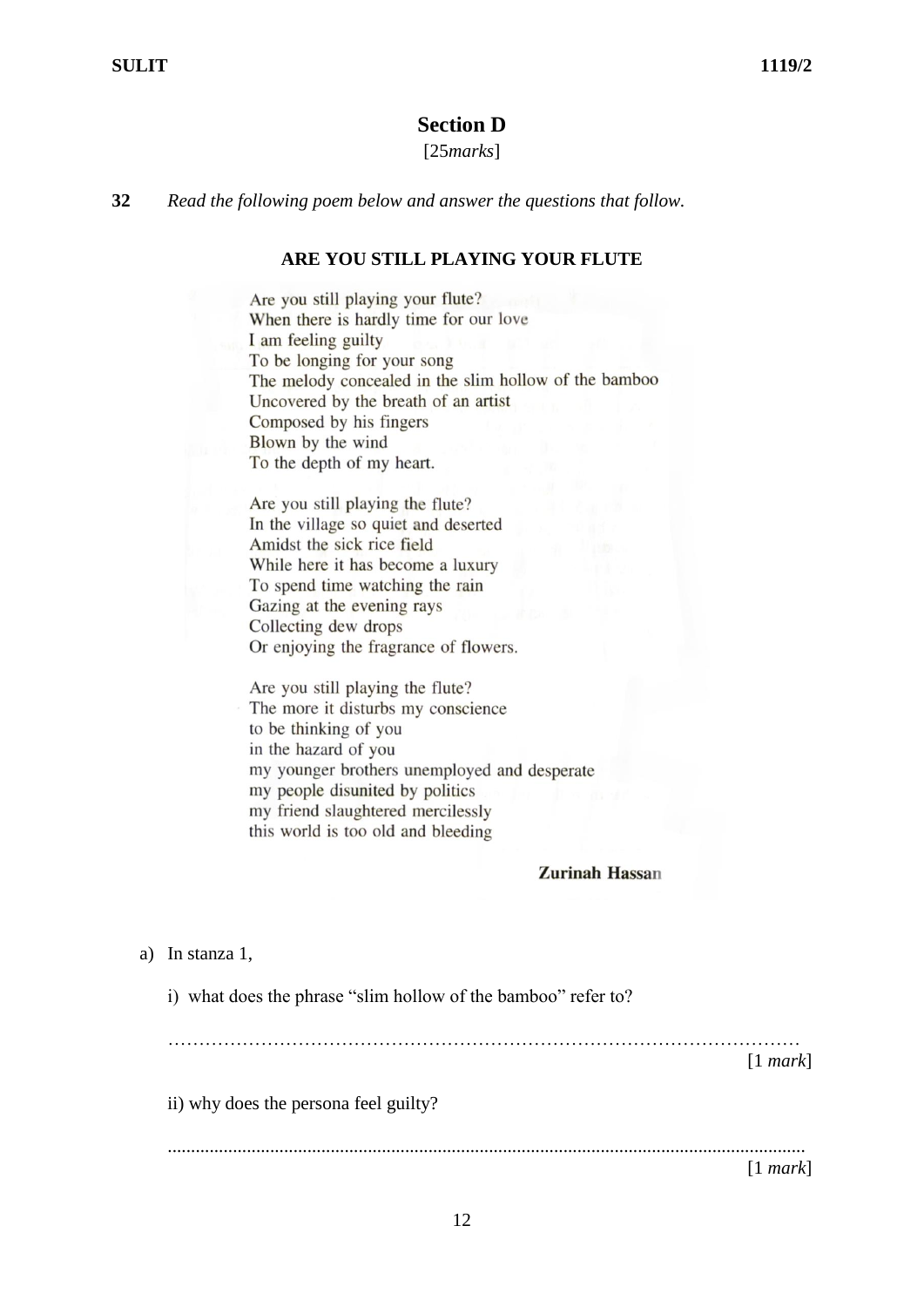b) "in the village so quiet and deserted" "amidst the sick rice fields" What is the feeling expressed in the two lines above. ………………………………………………………………………………………….. [1 *mark*] c) Besides unemployment and political disunity, state two other problems faced by Malaysians. i)……………………………………………………………………………………...... [1 *mark*] ii)……………………………………………………………………………………..... [1*marks*]

**33** *The following are the novels studied in the literature component in English Language.*

| The Curse           | Lee Su Ann         |
|---------------------|--------------------|
| Step by Wicked Step | Anne Fine          |
| Catch Us If You Can | Catherine MacPhail |

*Choose any one of the novels above and answer the question below.*

Based on the novel you have studied; write about an action taken by one character that you disagree with.

With close reference to the text, give reasons for your answer.

[15 *marks*]

…….…………………………………………………………………………………………… ……..…………………………………………………………………………………………… ……….…………………………………………………………………………………………. ……….……………………………………………………………………………………….. ……….……………………………………………………………………………………….. …….…………………………………………………………………………………………..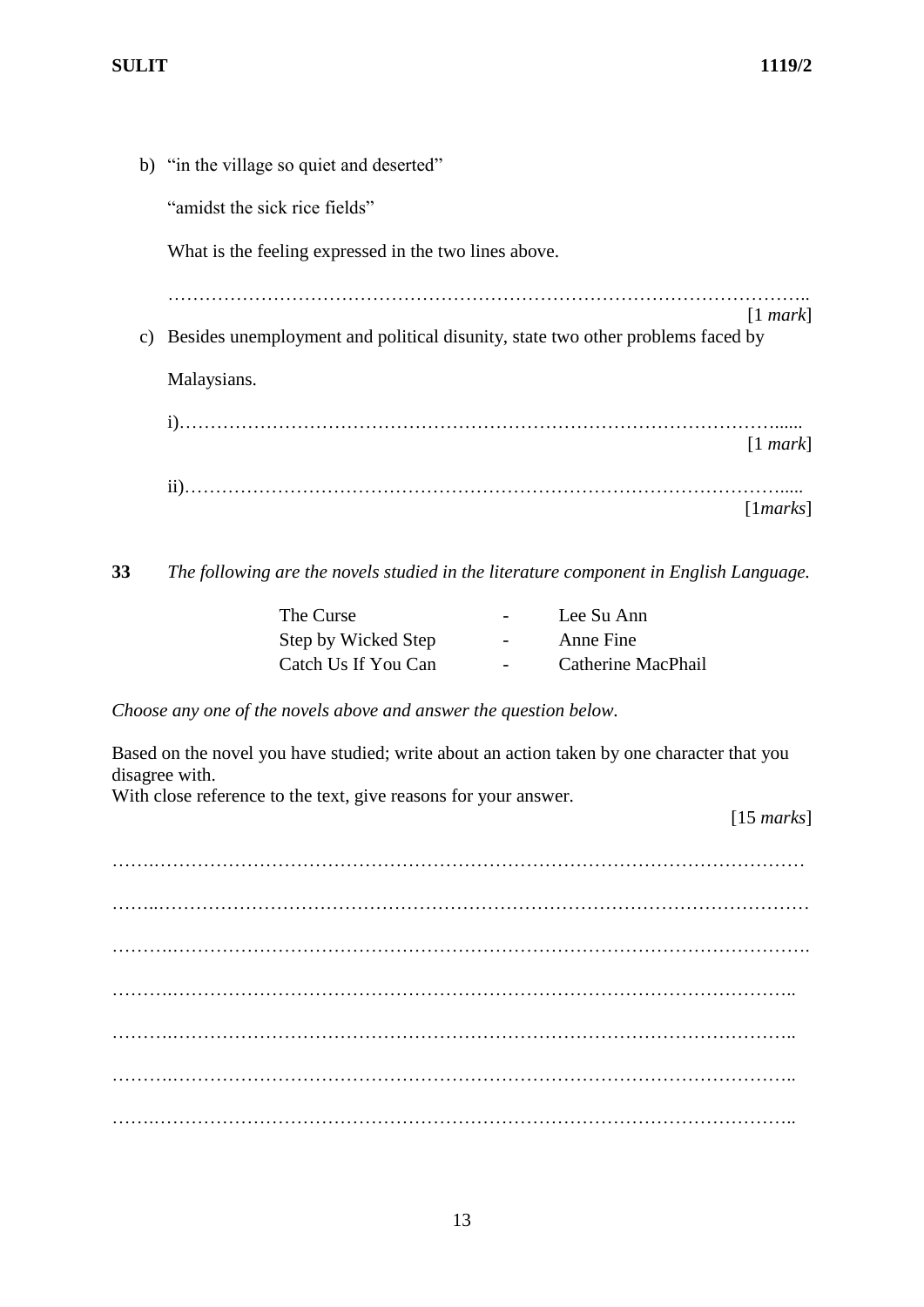| . |  |
|---|--|

### **KERTAS SOALAN TAMAT**